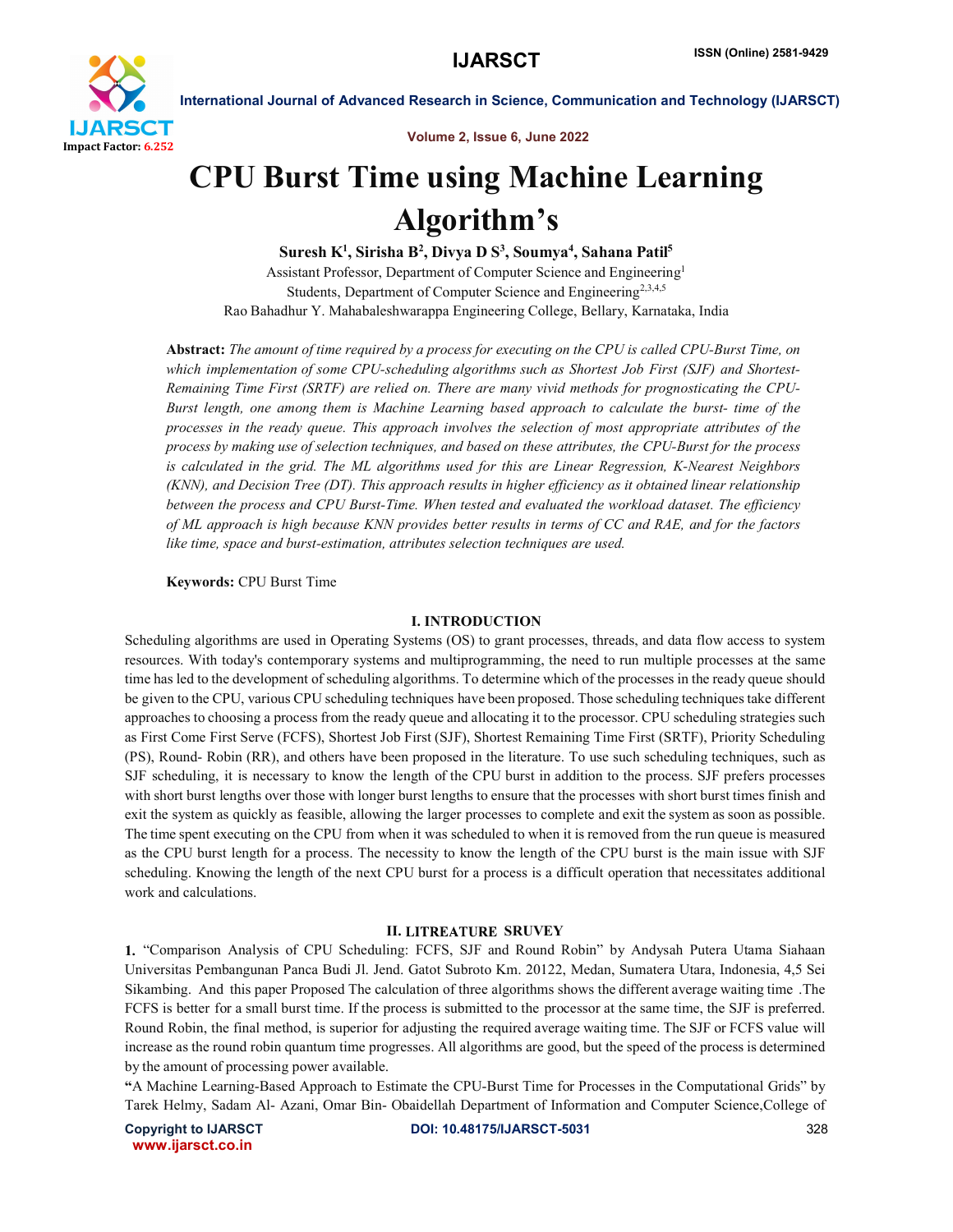

### Volume 2, Issue 6, June 2022

Computer Science and Engineering, King Fahd

2. University of Petroleum & Minerals, Dhahran 31261, Saudi Arabia. ML techniques such as K-NN, SVM, ANN, and DT were used in this paper to estimate the CPU burst length for processes in the ready queue.. In the proposed approach, the attributes feature selection techniques to select the most significant attributes were applied on a grid workload named "GWA-T-4 AuverGrid". The findings of the experiments reveal that there is a strong linear link between process attributes and burst CPU time, and that K-NN outperforms alternative ML approaches.

3. Fuzzy- Grounded Scheduling Algorithm for Prediction of Next CPU- Burst Time to apply Shortest Process Next Abdolghader Pourali Amir Masoud Rahmani, we will present time series generalities and an algorithm used to read the processes prosecution time which acts statistically. also we will explain fuzzy systems By using of intelligent systems similar as fuzzy systems, it's possible to estimate a lot of time series including the CPU- burst.

Comparison Analysis of CPU Scheduling FCFS, SJF and Round Robin Average Waiting Time is a standard measure for giving credit to the scheduling algorithm. The computation of three algorithms shows the different average waiting time.

A relative Study of Scheduling Algorithms for Multiprogramming in Real- Time systems Then we use Throughput, Response Time, Waiting Time, appearance Time to calculate the process The Performance And effectiveness Of AnyKind Of Scheduling Algorithm Is Measured.

# III. METHODOLOGY

- 1. Reading Dataset: The Process time of Different processesis already calculated and isin the form of the datasets with different attributes, so first we need to collect the dataset of the CPU burst time of different processes.
- 2. Preprocessing: Preprocessing of dataset includes two steps Removing unwanted data and normalizing the data, removing unwanted data means deleting the unnecessary attributes like JobStructure, UsedNetwork, UsedLocalDiskSpace, UsedResources, ReqPlatform.
- 3. Algorithms used are 1. K-NN algorithm, Decision Tree algorithm & Linear Regression.
- 4. K-NN algorithm: The K-Nearest Neighbor algorithm is based on the supervised learning technique and is one of the most basic machine learning algorithms.

For prediction, the K-Nearest Neighbors model must first be developed, and the data must then be trained and tested. Importing the package K- Neighbors classifier from sklearn.neighbors makes the K-Nearest Neighbors model work. Predict the response for test dataset.

Importing modules to find the measure correlation value between the prognosticated and test figures to see how nearly they're related.

5. Decision Tree algorithm The Decision Tree algorithm is part of the supervised literacy algorithms family. Unlike other supervised literacy algorithms, the decision tree fashion can be used to attack retrogression and bracket problems. A decision tree cuts down a dataset into lower and lower subsets while contemporaneously developing an associated decision tree. A tree with decision bumps and splint bumps is the end result.

A tree has numerous circumlocutions in real life, and it turns out that it has told a lot of machine literacy, similar as bracket and retrogression. In decision analysis, a decision tree can be used to visually and explicitly depict opinions and decision- timber.

Decision trees help you in importing your options Decision trees are excellent tools for helping you choose between several possibilities. They give a largely effective frame within which you can produce a list of possibilities and weigh the pros and cons of each.

Linear Regression Linear retrogression analysis is a statistical fashion for prognosticating the value of one variable grounded on the value of another. The dependent variable is the bone you are trying to prognosticate. You will use the independent variable to read the value of the other variable.

Grounded on the input features from the data fed into the system, retrogression algorithms read the affair values. The standard way is for the algorithm to produce a model grounded on the characteristics of training data and also use the model to read the value of new data.

We can estimate the value of one variable using another variable using direct retrogression analysis.

6. For the three algorithms the model is created for training, also the created model is tested with respect to the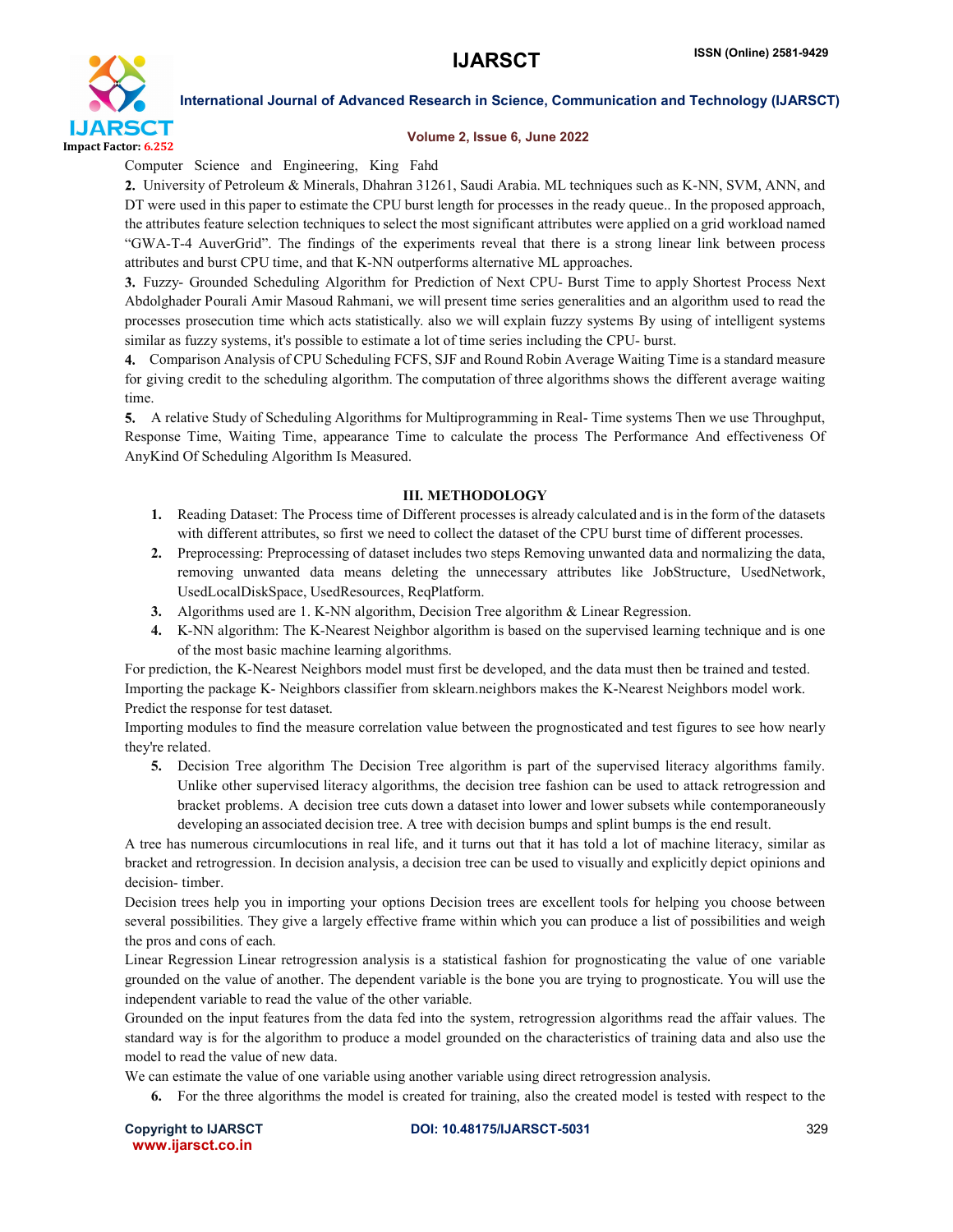

# Volume 2, Issue 6, June 2022

dataset, and the delicacy and correlation of the three algorithm is set up.8. The best fit algorithm is found from the three algorithms by the result of correlation found after testing the models.

7. The best fit algorithm is used to find the burst time of the new processes using the attributes.



# IV. RESULTS

After the successful testing of three algorithms we found the correlation of all the three algorithms, the correlation of the three algorithms are as follows.

- o The correlation of k-NN algorithm is found to be 92%
- o The correlation of Linear Regression algorithm is found to be 87%
- o The correlation of the Decision Tree algorithm is found to be 94%

As the correlation of the Decision Tree algorithm is highest among the three algorithms with 94% correlation, so for the finding out the burst time of the new process the Decision Tree algorithm is found to be the best fit algorithm.

|                  | jupyter Burst_time_knn (subsered)                                                                                                     |                       | Logout |
|------------------|---------------------------------------------------------------------------------------------------------------------------------------|-----------------------|--------|
| File<br>Eet      | Not Trusted<br>View:<br>Insert<br>Cell<br>Kernel<br>Widgets:<br>Help                                                                  | Python 3 (pykemet)    |        |
|                  | + + + Rm E C + Mandhan<br>30 倍勤<br>$V = 100$                                                                                          |                       |        |
|                  | knm.fit(X_train, y_train)                                                                                                             |                       |        |
|                  | Out[197]: KNaighborsClassifier(n_neighbors=3)                                                                                         |                       |        |
|                  | Predict the response for test dataset                                                                                                 |                       |        |
|                  | In [198]: y_pred = knn.predict(X_test)                                                                                                |                       |        |
|                  | finding the coefficient correlatio value betweent the predicted and y test<br>values to see how much they are correlated to eachother |                       |        |
|                  | In [199]: from sklearn.metrics import accuracy_score, r2_score<br>np.commooef(y pred,y test)                                          |                       |        |
|                  | Out[199]: array([[1. 0.92423557],<br>(9.92423557, 1.<br>112                                                                           |                       |        |
|                  | They are approx 92 % correlated.                                                                                                      |                       |        |
| $ln$ $ $ $ $ $ $ |                                                                                                                                       |                       |        |
|                  |                                                                                                                                       |                       |        |
|                  | <b>Figure 2:</b> Correlation of K NN algorithm                                                                                        |                       |        |
|                  | jupyter Burst_time_linear_regression (unseved changes)                                                                                |                       |        |
| Elio<br>Kdt.     | <b>Most</b><br>Insort Coll Kornol<br>Not Trusted<br>Widgels<br><b>Holz</b>                                                            | Python 3 Boykernel) C |        |
|                  | <b>+ 2: 2: E</b> + + <b>&gt; Rin B C H</b> Mandoun<br>ALC: USB<br>Creating the DT moder for predicting                                |                       |        |
|                  | In [41]: from skloarn.linear model import LinearNegression<br>regr = LinearRegression()<br>regr.fit(X_train, y_train)                 |                       |        |
|                  | out[41]: LinearRegression()                                                                                                           |                       |        |
|                  | In [42]: $\gamma$ pred = regr.predict(X test)                                                                                         |                       |        |
|                  | In [43]: print(regr.score(X_test, y_test))                                                                                            |                       |        |
|                  | 0.7589720306474497                                                                                                                    |                       |        |
|                  | In [44]: import numpy as np<br>from sklearn.metrics import accuracy score, r2 score<br>ap.corrcoef(y_pred,y_test)                     |                       |        |
|                  | Out[44]: array([1].<br>0.87119195<br>[0.87119195, 1.<br>11)                                                                           |                       |        |
|                  | They are approx 87 % correlated.                                                                                                      |                       | Logout |

Figure 3: Correlation of Linear Regression algorithm

.